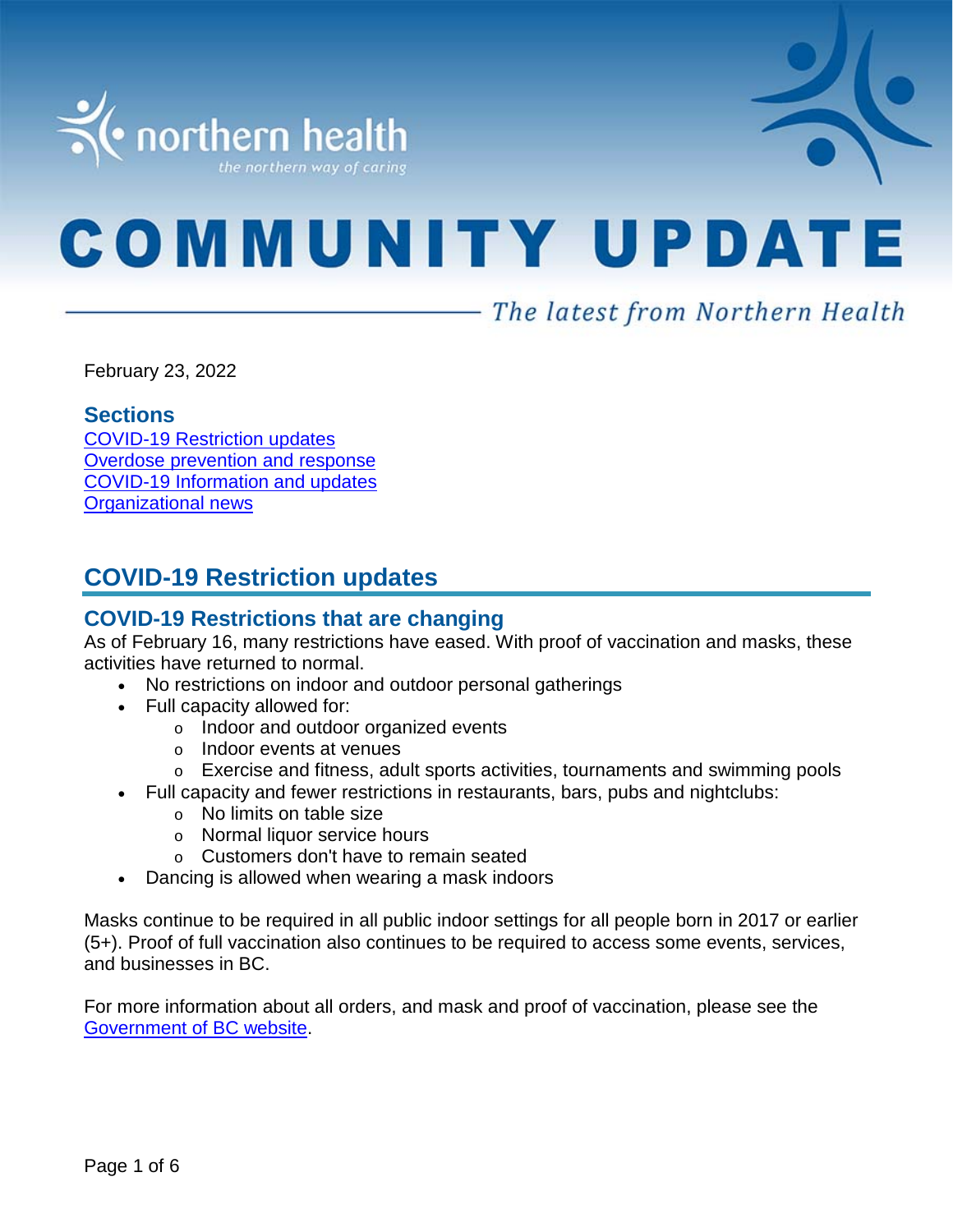## **Proof of vaccination**

By order of the Provincial Health Officer, proof of full vaccination is required to access some events, services and businesses in BC. This requirement has been extended until June 30, 2022.

Proof of vaccination requirements apply to all people born in 2010 or earlier (12+) and covers access to many events and places, such as concerts, restaurants, swimming pools, indoor tickets sporting events, and others. Detailed information can be found on the **Province of BC** [website.](https://www2.gov.bc.ca/gov/content/covid-19/vaccine/proof)

#### **Youth aged 12 to 18**

Youth aged 12 to 18 can carry their own BC Vaccine Card, or have a trusted adult carry it for them. Youth are not required to show valid government photo ID.

- 12 year olds only need to show proof of 1 dose of vaccine
- 13 to 18 year olds need to show proof of 2 doses of vaccine

#### **Children aged 5 to 11**

<span id="page-1-0"></span>Children aged 5 to 11 are not required to show proof of vaccination.

# **COVID-19 Information and updates**

## **Novavax/Nuvaxovid COVID-19 vaccine**

Health Canada has recently approved the protein-based [Novavax/Nuvaxovid](https://www.canada.ca/en/health-canada/services/drugs-health-products/covid19-industry/drugs-vaccines-treatments/vaccines/novavax.html) COVID-19 vaccine. The vaccine is approved for people who are 18 years of age and older. Its safety and effectiveness in people younger than 18 years of age have not yet been established.

It is not yet available for use, but people interested in this vaccine can call [1-833-838-2323](https://www2.gov.bc.ca/gov/content/covid-19/vaccine) for more information and to request this vaccine.

## **Online screening tool for COVID-19 treatments to launch today (Wednesday, February 23)**

An online screening tool and virtual assessment service will launch today (Wednesday, February 23) for people with a positive COVID-19 test to see if they are eligible for COVID-19 antiviral treatments and to go on to receive treatment.

British Columbians can now find out if these treatments are right for them through this new virtual service by following the four-step process available online [\(www.gov.bc.ca/covidtreatments\)](http://www.gov.bc.ca/covidtreatments), starting with a self-assessment. A physician and pharmacist team will decide if treatment is safe and appropriate as part of this process.

Paxlovid and Sotrovimab treatments are not suitable for everyone and must be prescribed by a health care provider who can assess interactions with other conditions or medications. In addition, some patients may not be able to receive treatment if they are already taking some other medications.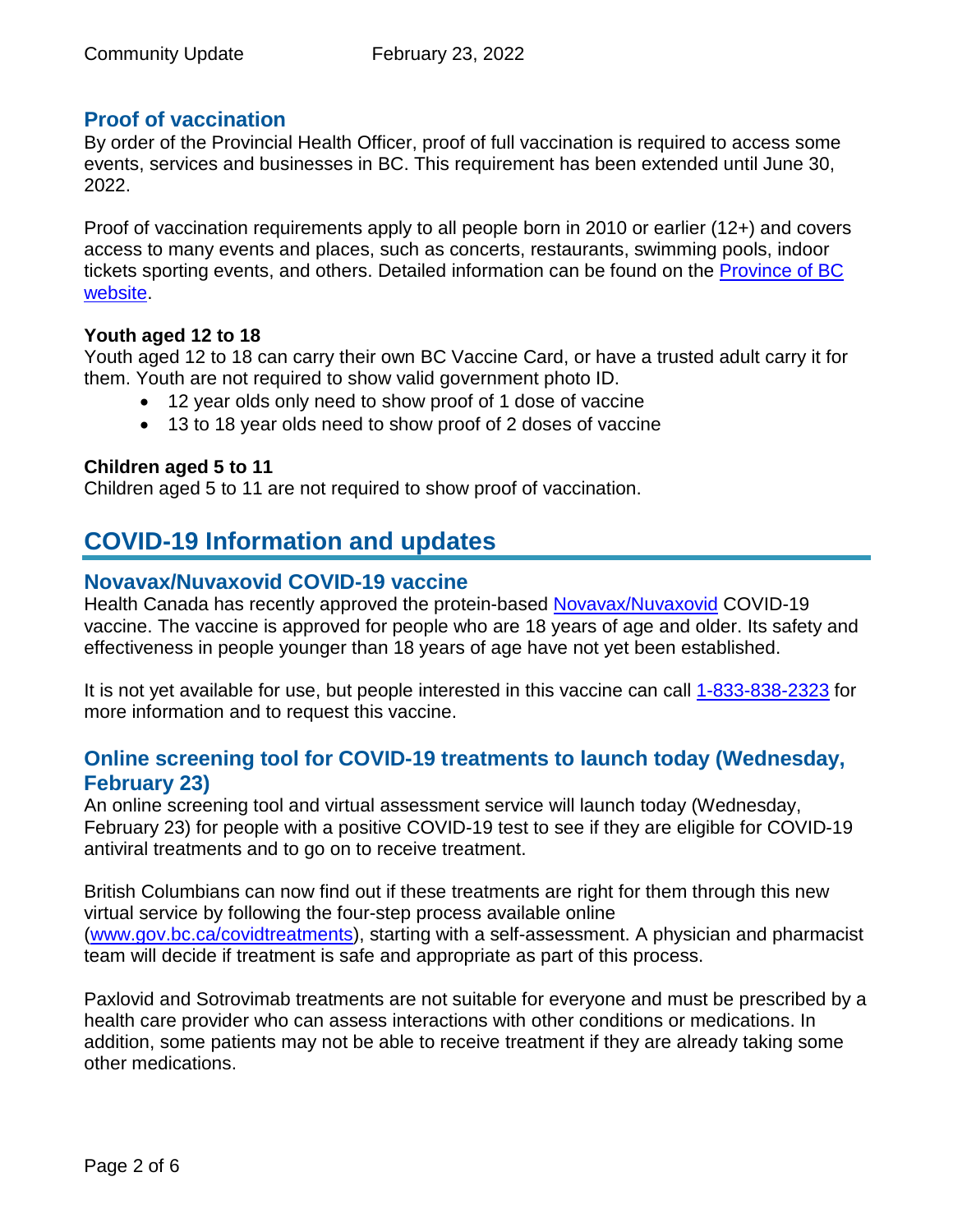To access this tool, and for more information, please visit the [BC Government COVID-19](http://www.gov.bc.ca/covidtreatments)  [treatments page.](http://www.gov.bc.ca/covidtreatments)

#### **COVID-19 treatments in BC**

Northern Health has established a process for access to anti-viral COVID-19 treatments for high-risk groups. Therapeutic treatments for COVID-19 have been approved for use outside hospitals. These treatments do not stop you from getting COVID-19. They are used to prevent severe illness in people who are at higher risk from COVID-19. To be effective, they must be taken within five to seven days of developing symptoms. If you have received a notice that you are clinically extremely vulnerable for COVID-19, and you receive a positive COVID-19 test result, please contact your primary care provider for more information.

Visit the [Government of BC](https://www2.gov.bc.ca/gov/content/covid-19/vaccine/treatments) and [British Columbia Centre for Disease Control \(BCCDC\)](http://www.bccdc.ca/health-info/diseases-conditions/covid-19/about-covid-19/treatments) websites for more information about COVID-19 treatments.

## **Treatment for eligible individuals who test positive for COVID-19**

**If you test positive for COVID-19, you may be eligible for specific treatments if you:** 

- Received a clinically extremely vulnerable (CEV) letter
- Are being actively treated for cancer
- Have received an organ transplant
- Have cystic fibrosis or severe renal disease
- Are moderately or severely immunocompromised
- Unvaccinated or partially vaccinated people who have certain chronic health conditions or identify as Indigenous

#### **To access these treatments:**

- 1. Contact your health care provider, doctor or specialist as soon as you know you are positive for COVID-19 and ask if you are eligible for specific treatments.
- 2. If you do not have a health care provider, or you are unable to reach them, please call the [Northern Health Virtual Primary and Community Care Clinic](https://www.northernhealth.ca/locations/medical-clinics/virtual-clinic) at 1-844-645-7811 (10 am to 10 pm daily PST including weekends and holidays).

To learn more about COVID-19 treatments, visit the **BCCDC COVID-19 treatments page**.

#### **COVID-19 testing and self-isolation**

Guidance for [when to get a COVID-19 test](https://bc.thrive.health/) has been updated.

A COVID-19 test is not recommended if:

- You have no symptoms, even if you are a close contact of someone who has tested positive
- You are fully vaccinated (two doses), experiencing mild symptoms and can manage your illness at home. Self-isolate for five days. Notify your close contacts so they can self-monitor for symptoms

A COVID-19 test is recommended if: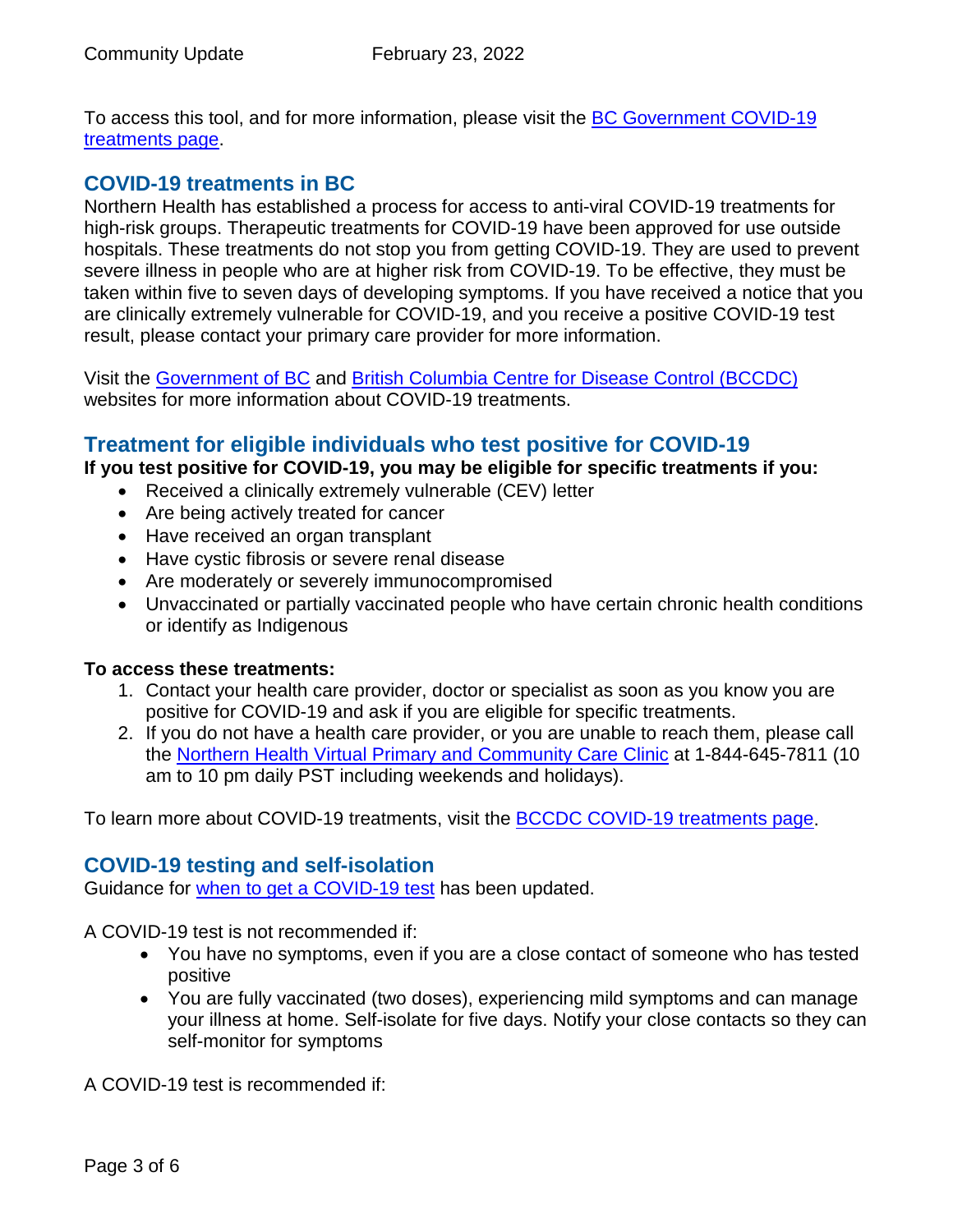- You have symptoms, and:
	- o You are at higher risk of severe illness
	- o You identify with a high-risk setting such as health care workers, first responders, residents of congregate settings, or live in a remote or rural community

For more information, including how to get a test, and information about rapid test use, please see the [Northern Health Stories site.](https://stories.northernhealth.ca/news/when-get-covid-19-test-updated-guidelines)

## **Access/assessment for the rapid tests is only available through the following options:**

- A requisition sent from a primary care provider
- Calling the NH Virtual Clinic at 1-844-645-7811
- Completion of the NH COVID-19 Test Booking

**Note:** Patients with mild symptoms will be asked to stay home and self-isolate, and will not be provided with a rapid test based on their symptoms and risk factors.

Patients who require testing (dependant on symptoms and risk factors) will be referred to a test site for a PCR test or to pick up a take-home rapid test. Most tests will be PCR. A friend, family member, etc. may pick up the take-home rapid test on the patient's behalf. Availability of rapid tests may be limited at times, depending on supply.

## **COVID-19 vaccine**

Please visit the [BCCDC COVID-19 vaccine website](http://www.bccdc.ca/health-info/diseases-conditions/covid-19/covid-19-vaccine) for information about: vaccine doses (first, second, third, booster, and pediatric), vaccine registration and eligibility, vaccines and children, getting a vaccine, vaccine safety, vaccine considerations (including pregnancy), proof of vaccination, and more.

**Please note** that vaccination doses may be by appointment only, not walk-ins. Please see the [Northern Health COVID-19 immunization clinic page](https://www.northernhealth.ca/health-topics/covid-19-immunization-clinics) for more information for your community.

## **Get your booster (if eligible):**

Boosters are the health care system's best defense against COVID-19 because the vaccine becomes less effective over time. The booster returns, and even improves, vaccine effectiveness from shortly after when you received Dose 2. Boosters help protect our seniors, who are most likely to experience severe illness and hospitalization as a result of COVID-19 infection. **If or when you are eligible (6 months after Dose 2), please [book your booster](https://www.getvaccinated.gov.bc.ca/s/) immediately.** For more information on Omicron and the importance of getting your booster dose, check out ["Omicron Wave COVID-19"](https://youtu.be/Dm_lvD2_wEg), a presentation by Medical Health Officer Dr. Corneil.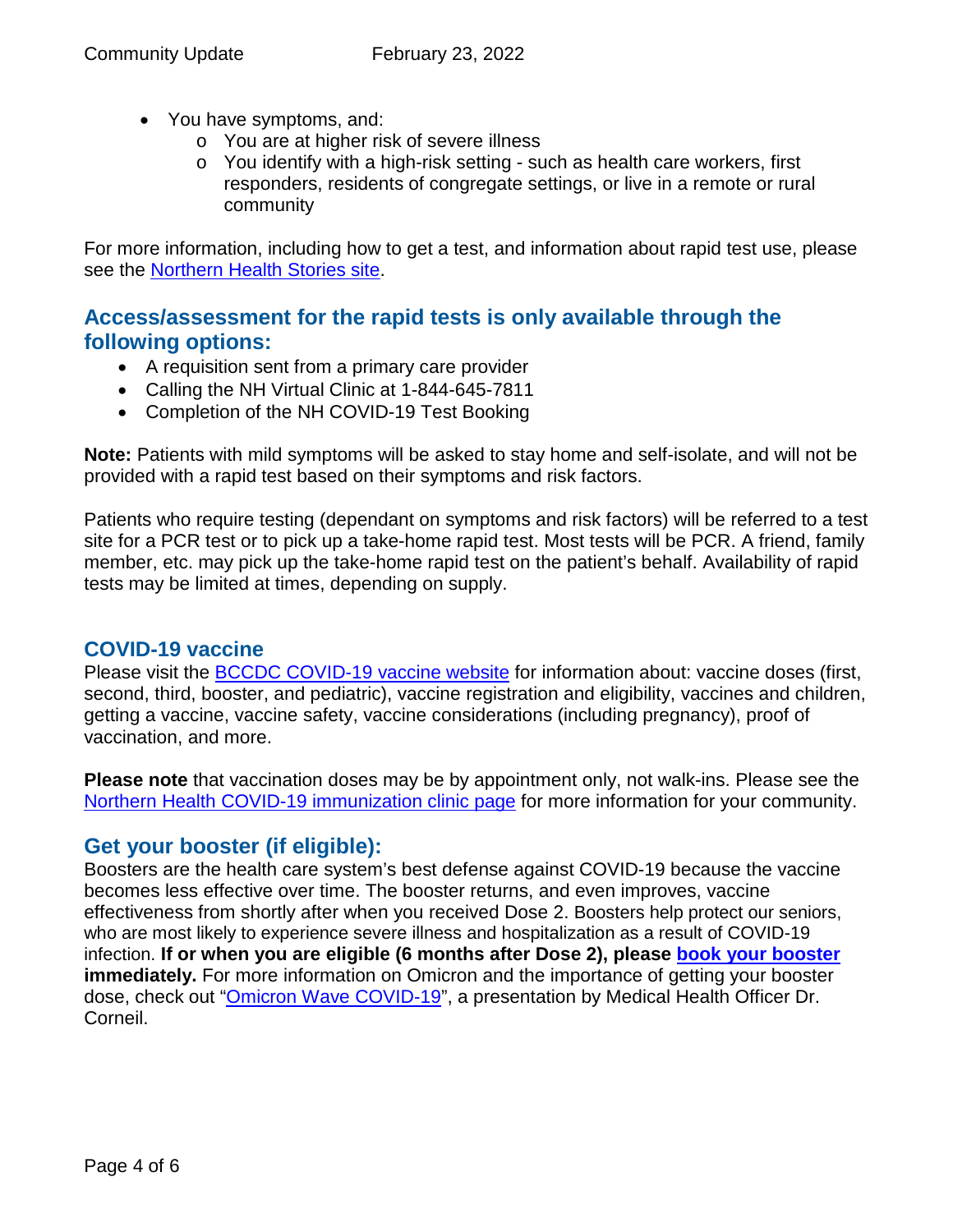## **Northern BC community immunization coverage**

Immunization coverage for every community in Northern Health is available for you on the [Northern BC community immunization coverage update](https://www.northernhealth.ca/sites/northern_health/files/health-information/health-topics/vaccine/documents/northern-bc-immunization-coverage.pdf) (PDF). This link includes both firstand second-dose counts and percentages per community. It's updated every week.

### **Community Toolkit**

To empower local partners to share helpful information, we have created a COVID-19 [Community Toolkit](https://www.northernhealth.ca/health-topics/covid-19-vaccine-plan/covid-19-community-toolkit) - a digital resource for community partners, which includes vaccine clinic information (including [clinic schedules\)](https://www.northernhealth.ca/health-topics/covid-19-immunization-clinics), a community guide, trusted information and links, and more!

#### **BC vaccination coverage rates and COVID-19 activity BCCDC COVID-19 dashboard**

Visit the BCCDC [COVID-19 surveillance dashboard](https://public.tableau.com/app/profile/bccdc/viz/BCCDCCOVID-19SurveillanceDashboard/Introduction) for information by local health area (LHA) and community health service area (CHSA).

#### **COVID-19 Numbers**

As of February 22, **27, 953** cases have been reported in the NH region since the beginning of the pandemic.

- New cases: **35**
- Currently in hospital: **59**
	- o Currently in ICU level care in hospital: **12**
- Deaths in the NH region since the beginning of the pandemic**: 303**

For the latest provincial numbers, see the **BC COVID-19 dashboard**, which is updated Monday-Friday. The dashboard may not work in all browsers; Chrome is suggested.

As well, for a visual comparison of COVID-19 cases in BC by HSDA to other Canadian and global jurisdictions, see the [COVID-19 Epidemiology app.](https://bccdc.shinyapps.io/covid19_global_epi_app/) It's updated on Mondays, Wednesdays, and Fridays.

- [BC COVID-19 pandemic update](https://news.gov.bc.ca/releases/2022HLTH0062-000252) February 22, 2022
- [BCCDC Situation Report](http://www.bccdc.ca/Health-Info-Site/Documents/COVID_sitrep/Week_5_2022_BC_COVID-19_Situation_Report.pdf) February 17, 2022

## **Trusted links and resources for COVID-19**

- [Northern Health online booking form -](https://northernhealthcovid.secureform.ca/index.php) COVID-19 test
- [BC Centre for Disease Control](http://www.bccdc.ca/health-professionals/clinical-resources/covid-19-care)
- [HealthLink BC COVID-19 page](https://www.healthlinkbc.ca/health-feature/coronavirus-disease-covid-19)
- [WHO FAQ](https://www.who.int/news-room/q-a-detail/q-a-coronaviruses)
- [Health Canada FAQ](https://www.canada.ca/en/public-health/services/diseases/2019-novel-coronavirus-infection/canadas-reponse.html)
- [COVID-19 content in other languages](http://www.bccdc.ca/health-info/diseases-conditions/covid-19/about-covid-19/translated-content)
- WorkSafe BC [COVID-19 information and resources](https://www.worksafebc.com/en/covid-19)
- Northern Health Virtual Primary and Community Care Clinic: **1-844-645-7811**
- Northern Health Environmental Health Officer Line: **1-250-565-7322**
- Non-medical info: call 1-888-COVID19 / 1-888-268-4319 7 days, 7:30 am 8 pm